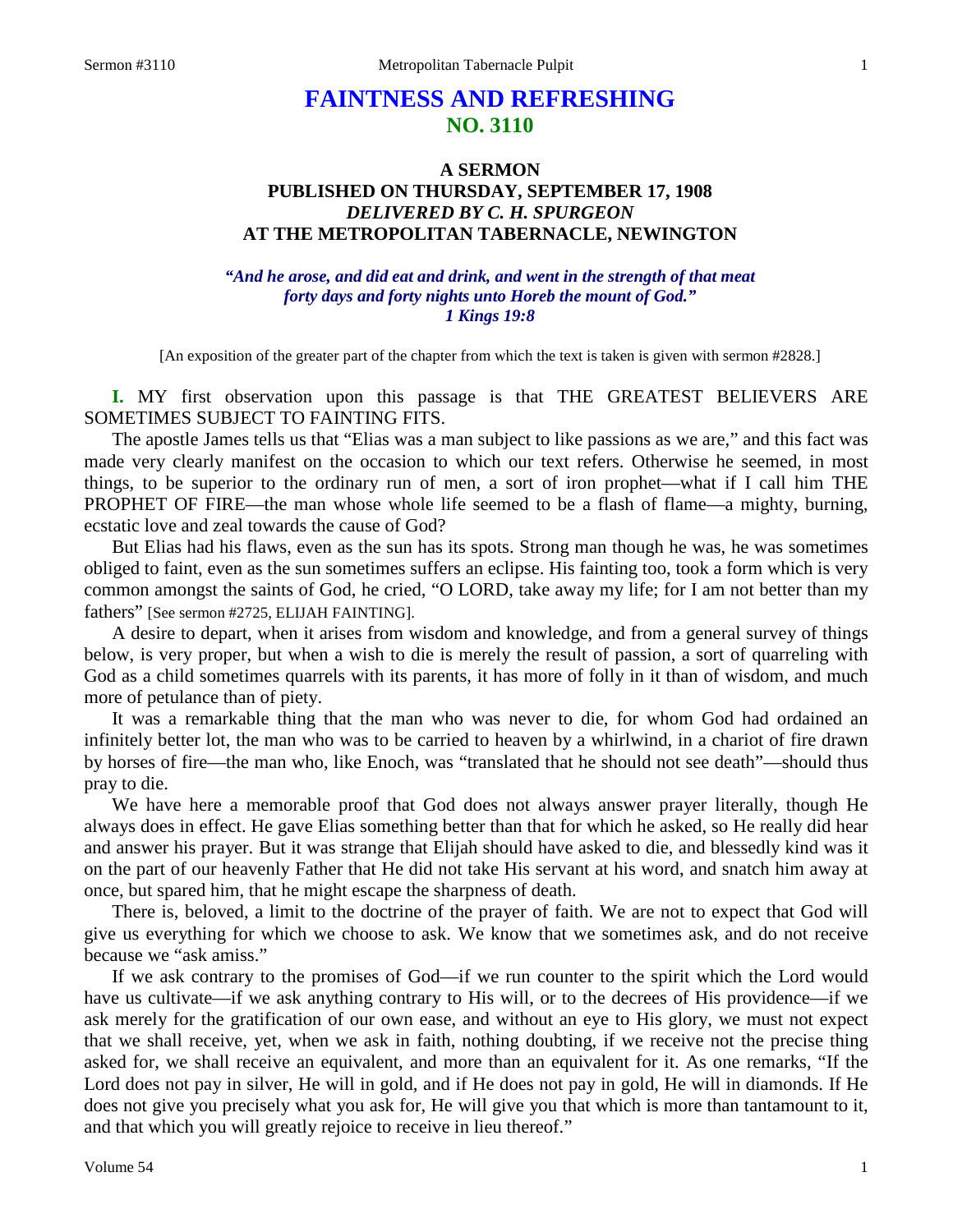However, Elijah's faintness took this particular form of a desire to die, nor is this very uncommon, especially among the hard worked and most eminent servants of God.

This fainting fit is easily to be accounted for. *It was the most rational thing in the world* for Elijah to be sick at heart, and to desire to die. Can you not see him standing alone upon Mount Carmel? There are the priests of Baal surrounding the altar, they wax warm with excitement, they cut themselves with knives and lancets, but all in vain, then, with laughter and irony, the prophet bids them cry aloud to their absent or sleeping god, Baal, and by and by the solemn testing time comes, he bids them pour water on his altar and into the trench around it, and over the bullock and the wood on which it was laid.

There he stands, a lonely man believing in the invisible God, and believing that the invisible God can do what the visible Baal cannot do. He puts the whole matter to this one test, "The God that answereth by fire, let him be God." Great must have been the excitement of his flaming soul. If one could have felt his mighty heart beating just then, one might have wondered that his ribs could hold so marvelous an enigma,

When "the fire of the LORD fell," conceive, if you can, his holy rapture, his delirious joy, and think of him in the fury of the moment, when he cried, "Take the prophets of Baal; let not one of them escape" [See sermon #1058, No Quarter], And when he took them down to the brook Kishon, and with his own hands, began the slaughter of the men condemned by the Mosaic law to die because they had perverted the people of Israel from the worship of the Most High God.

And now do you see him as he goes to the top of Carmel, and engages in prayer? He has conquered God once by bringing down fire from heaven, he has overcome Baal and his prophets, and left their dead bodies, heaps upon heaps, by the brook's side. Now he goes up to conquer heaven once more, by asking not for fire, but for water.

He prays, and seven times he bids his servant go and look for the answer. At last, a little cloud is discerned, the heavens begin to blacken, Elijah sends his servant to tell Ahab the king that the rain is coming, and then he girds up his loins, and runs before the king's chariot as though he were as young of heart and as active of limb as ever.

With such a hard day's work, such stern mental toil, such marvelous spiritual exercises, is it a wonder that the man's reason did not reel, but instead thereof, there came on that reaction which, as long as we are mortal men, must follow strong excitement, he now feels depressed and heavy, and a woman's threat cows him who could not once have been cowed by armed hosts.

He who looked to heaven, and was not afraid of all its fires, is now afraid of Jezebel because she swears that she will put him to death. It is not marvelous that it should have been so, for it is just like human nature. Peter is so bold that he cuts off the ear of Malchus, and yet, when a little maid comes in and accuses him of being a friend of Jesus, he denies it with oaths and curses. The boldest sometimes tremble, and it may easily be accounted for on natural principles.

Do you notice *how very opportunely these fainting fits come?* Elijah did not faint when God's honor was at stake at the top of the mountain. There he stands, as if nothing could move him. He did not faint when it was the time to slay the priests of Baal. With quick eye and strong limb, he dashes at them, and accomplishes his mighty victory. He did not faint when it was time to pray, who ever does faint on his knees? But he does faint when it is all over, and when it does not much matter whether he does faint or not. There is no particular reason why he should not, he may well learn more of God's strength and of his own weakness, he may well be laid aside now that his work is done.

Have you never noticed, dear friends, that God wisely times the seasons when He allows you to fall into depression of spirits? He does not touch the sinew of your thigh while you are wrestling with the angel, He makes you limp when the victory is over, but not till then. "I thank God," many a Christian may say, "that when I have been cast down and dispirited, it was at a time when it did not work such fatal mischief to me, and to the cause of God, as it would have done if it had occurred at another season."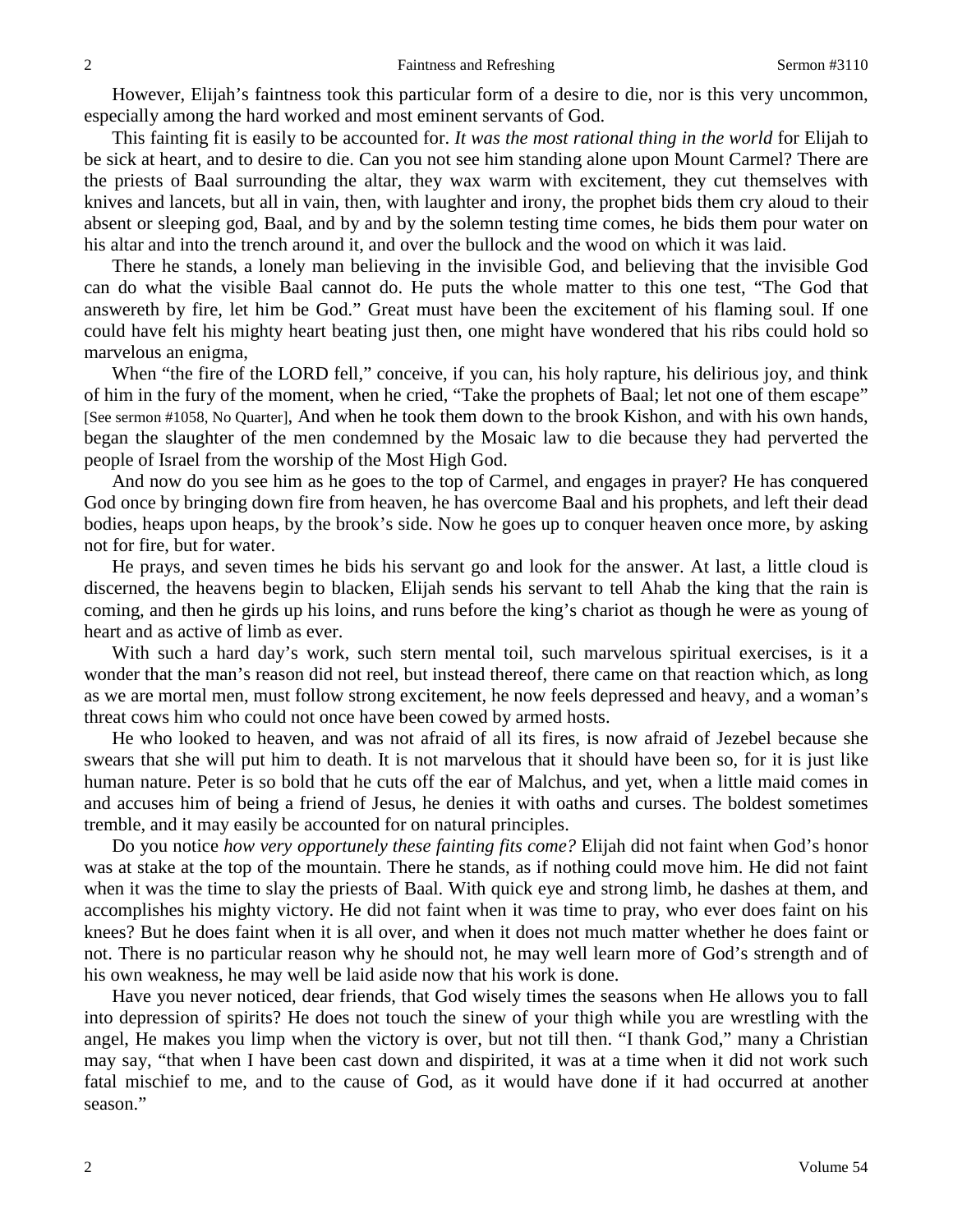#### Sermon #3110 **Faintness and Refreshing** 3

Is not the promise, "As thy days, so shall thy strength be," a very suggestive one? When you have a heavy day's work to do, you will have the needed strength, but when you have a day of rest, you will have no strength to waste. There shall be no vigor given to spend upon our own pride, or to sacrifice to our own glory. The battle is fought, and then the strength to fight it is taken away, the victory is won, and therefore the power to win it is removed, and God's servant is made to go and lie down and sleep under a juniper tree, which was, perhaps, the best thing he could do.

And these fainting fits, to which God's children are subject, *though evil in themselves, prevent greater evils.* Elijah would have been something more than a man if he had not felt conceited and proud, or at least, if there had not been in him a tendency to elation of spirit, when he thought of the greatness and the splendor of the deeds he had wrought.

Who amongst us, at any rate, could have borne so much honor as God put upon him without lifting our heads to the very stars? So he is made to faint. He is constrained now to admit, what I am sure he always knew and felt in his heart, that all the glory must be given to God, and not to the poor frail instrument which He was pleased to use. Graciously did God send this fainting fit to check him in what would have involved him in a far more serious fall.

This depression of spirits, doubtless, *taught Elijah a great lesson.* It needed strong teaching to instruct him. Elias was not a man to be taught by ordinary teachers. If he could have walked into a place where others of God's servants were ministering, I think they would all have sat down and said, "Let Elias speak, who amongst us can teach him?" The mightiest of God's servants might be silent before him, and therefore God Himself teaches him.

Some servants of the Lord are taught by God in a way which is quite unknown to others. There is a path which the eagle's eye hath not seen, and which the lion's whelp hath not traveled—a path of secret chastisement, as well as of secret revelation. Those whom God honors in public, He often chastens in private, those men who shine most as candles of the Lord's own right-hand lighting, are sometimes made to feel that they would be but a snuff if the grace of God should depart from them. God has ways of teaching all of us in our bones and in our flesh, but He specially knows how to do this with those upon whom He puts any honor in His service.

You must not marvel if God should be pleased to bless you to the conversion of souls, that He should also make you sometimes smart. Remember that Paul, with all his grace, could not be without "a thorn in the flesh." There must also be "a messenger of Satan to buffet you," lest you should be exalted above measure, so may you learn to submit cheerfully to a discipline which, though painful to you, your heavenly Father knows to be wise!

Moreover, these fainting fits to which God's servants are subject, *are profitable, not only to those who have them, but to others.* To compare small things with great, a foolish idea sometimes gets into the minds of our hearers, that surely the minister can never be much cast down. Young converts sometimes think that old saints can never know such contentions within, such doubtings, such humblings of spirit, as they feel.

Ah! but whether they are dwarfs or giants, the experience of Christian men is amazingly alike. There are lines of weakness in the creature which even grace does not efface. "When the peacock looks at his fair feathers," says old Master Dyer, "he may afterwards look at his black feet," and so, whenever the brightest Christian begins to be proud of his graces, there will be sure to be something about him which will remind others as well as himself that he is yet in the body.

I forget how many times it is that Ezekiel is called, in the book of his prophecy, "the son of man." I counted them the other day, and I do not find the same title applied to any other prophet so often as it is to him. Why is this? Why, there was never another prophet who had such eagle wings as Ezekiel had, it was given to him to soar more loftily than any other, hence he is always called, "the son of man," to show that he is but a man after all. Your highest people, your most elevated saints, are but sons of fallen Adam, touched with the same infirmities and weaknesses as their fellow creatures, and liable, unless grace prevents, to fall into the same sins as others fall into.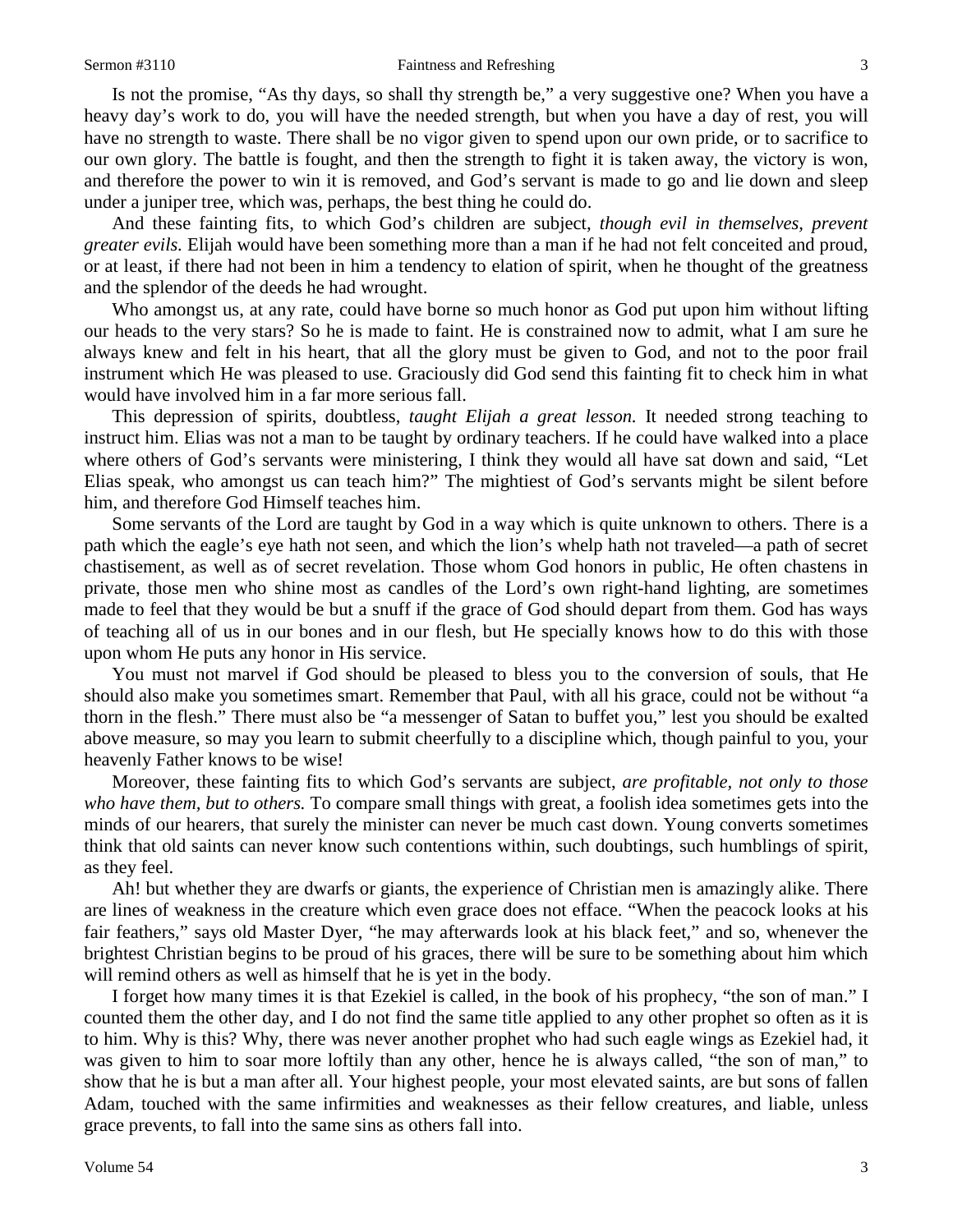I think these are good and sufficient reasons why the strongest believers often experience the most oppressive weakness.

**II.** Now let us turn to a second thought, which is this—WHEN BELIEVERS DO HAVE FAINTING FITS, THEY WILL RECEIVE EXTRAORDINARY REFRESHMENTS.

Elijah had often been fed in a remarkable manner, ravens had ministered to his necessities at one time, and at another time an impoverished widow had boarded him, but on this occasion he is to be fed by an angel. The best refreshments are to be provided for him at the worst season, and he might well have said, "Thou hast kept the best wine until now, when I needed it the most."

The food that he ate at Cherith had to be brought to him every morning and every evening, but the food which was given to him now lasted him for forty days and forty nights, and though the widow's cruse did not fail, yet he needed constantly to apply to it, but in this case, one meal, or rather a double meal, was sufficient to last him during six weeks of journeying. He was supernaturally awakened, he found food convenient for him—a cake and a cruse of water all ready at his hand, and he had only to rise and take it.

Now, my dear brethren and sisters in Christ—for I now speak only to you—have you never found that in times when heart and flesh have both failed, you have been privileged to receive some special help from heaven? Sometimes it has come to you in the form of a *full assurance of your interest in Christ.* 

Your heart was very heavy, the work you had before you seemed to be much too arduous for you, your spirit quailed before your enemies, the weight of your trouble was too much for you, but just then Jesus whispered softly into your ear that you were His. You had doubted before whether you really were Christ's, but you could not doubt it any longer, the Spirit bore witness with your spirit that you were born of God, and you could—

> *"Read your title clear, To mansions in the skies."*

It is singular how this assurance acts in two ways. It is the great cure for us when we are soaring too high. When Christ's disciples had cast out devils, He said to them, "Notwithstanding in this rejoice not, that the spirits are subject unto you, but rather rejoice, because your names are written in heaven." And this too, is the cure for us when we fall too low. Mourn not over this, but still "rejoice, because your names are written in heaven." Many an old saint, sitting in a chimney corner under an accumulation of aches, and pains, and weaknesses, and sorrows, has sung—

> *"When I can read my title clear To mansions in the skies, I bid farewell to every fear, And wipe my weeping eyes.*

*Should earth against my soul engage, And hellish darts be hurled, Then I can smile at Satan's rage, And face a frowning world."*

Bless God for the full assurance of faith, for it will yield you food in the strength of which you may go on for forty days and forty nights. May God give us to feed on it constantly! But sometimes He gives us the richest meal of it just when we are in our weakest state, and are ready to give up in despair.

We have known the Lord feed His people, sometimes, with another truth, namely, *the doctrine of His own greatness and grandeur.* A sight of the greatness of God is a very blessed stay to us under a sense of our littleness. There you lie, broken and bruised, like an insect that has been crushed. You look up, and the light flashes through the dark cloud, and you behold something of the greatness and the glory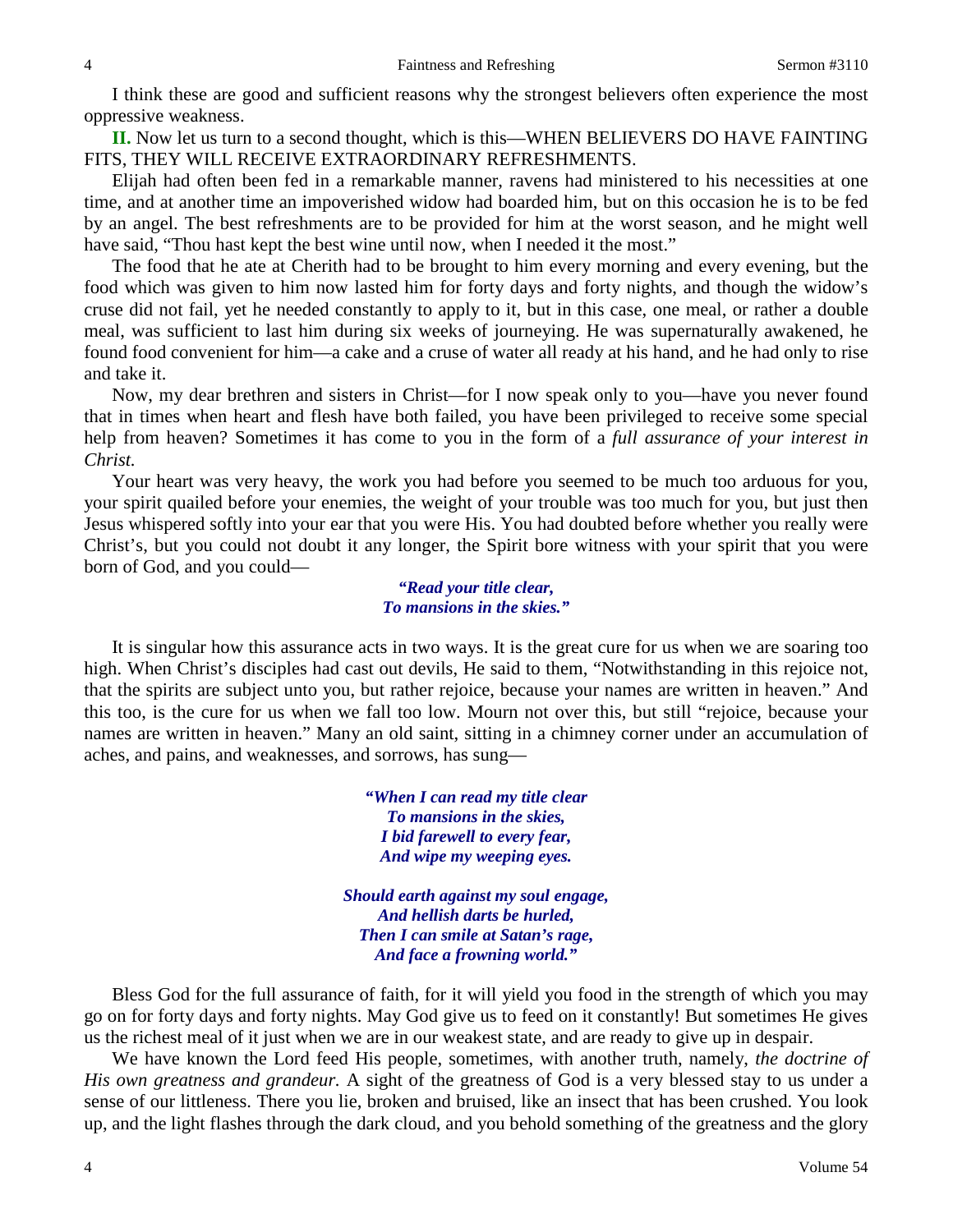of God, and you think, "What are my troubles? He can bear them. What are all my griefs? They are only as the small dust of the balance to Him. Why should I faint or grow weary when He upon whom I lean faints not, neither is weary? Underneath me are His everlasting arms. He is mighty, though I am a thing of nought. He is wise, though I am lost, and bewildered, and foolish. He is faithful, though I am doubting and trembling."

# *"The more His glories strike our eye,"—*

the less apt shall we be to die of despair, we shall feed upon this food as Elijah did upon his cake baked upon the coals, and like him, we shall go in the strength of it for forty days.

Sometimes too, we have known the blessedness of feeding upon *the assurance that the cause of God will be ultimately triumphant.* I remember when, like a broken, bruised, and worthless thing, I seemed set aside from Christian service, and from my work for God, which I loved. It seemed to me as though I should never return again to preach the Word, I marveled how the work of my hands under God would fare, and my spirit was overwhelmed within me. I made diligent search after comfort, but found none, my soul took counsel within herself, and so increased her woes, but no light came.

I shall never forget the moment when, on a sudden, these words came to me, "Wherefore God also hath highly exalted him, and given him a name which is above every name; that at the name of Jesus every knee should bow, of things in heaven, and things in earth, and things under the earth; and that every tongue should confess that Jesus Christ is Lord, to the glory of God the Father" [See sermon #101, The Exaltation of Christ. This was Mr. Spurgeon's first sermon after the Surrey Gardens accident. The full story of that memorable period is told in C. H. Spurgeon's Autobiography, Vol. II, Chapter I, "The Great Catastrophe at the Surrey Gardens Music Hall"].

At once I thought, "What matters it if I, the soldier, fall upon the battlefield, if my great Captain is safe? JEHOVAH reigns, Christ is exalted." Then I seemed to look upon my own being set aside, my shame, my reproach, my death, or anything else that might befall me, as not being worth a moment's thought, because the King stood yonder and the blood-red flag waved in triumph. O God, Thy truth must conquer in the end, Thy foes must fly. What if they gain some petty advantage here and there along the line? What if they do make a breach here and there in the bulwarks of our Zion? They shall fly like chaff before the wind in the day when Thou appearest, the battle is Thine, O Lord, and Thou wilt deliver them into our hand ere long!

Let the ultimate triumph of the truth solace you when you are discouraged because you have seemed to labor in vain, and spend your strength for nought. Be of good cheer, the Conqueror who comes with dyed garments from Bozrah, is still in the midst of His church. This cake baken on the coals has often given food to poor fainting Elijahs.

*A conviction too, of the sympathy of Jesus Christ with them* has often been very dainty food and a precious cordial to mourning spirits. This is, perhaps, the very first doctrine we teach the bereaved and sick saints. We tell them that "in all their afflictions he was afflicted." And probably there is no verse that is sung oftener, and with greater sweetness, than this one—

> *"How bitter that cup no heart can conceive, Which He drank quite up, that sinners might live! His way was much rougher and darker than mine; Did Christ, my Lord, suffer, and shall I repine?"*

It makes pain so glorious when you think that the very same pain shoots through Him as through you, that there is not so much pain truly in the finger as there is in the head, that the head is indeed the true seat of all the sensitiveness. It is not so much Christ's people who suffer, as it is Christ Himself suffering in them. Does it not make the cross glorious when you bear it with the thought that it is Christ's cross you are carrying? To suffer poverty for Christ's sake is a very different thing from suffering poverty in the abstract. To be despised for the Gospel's sake is a different thing from being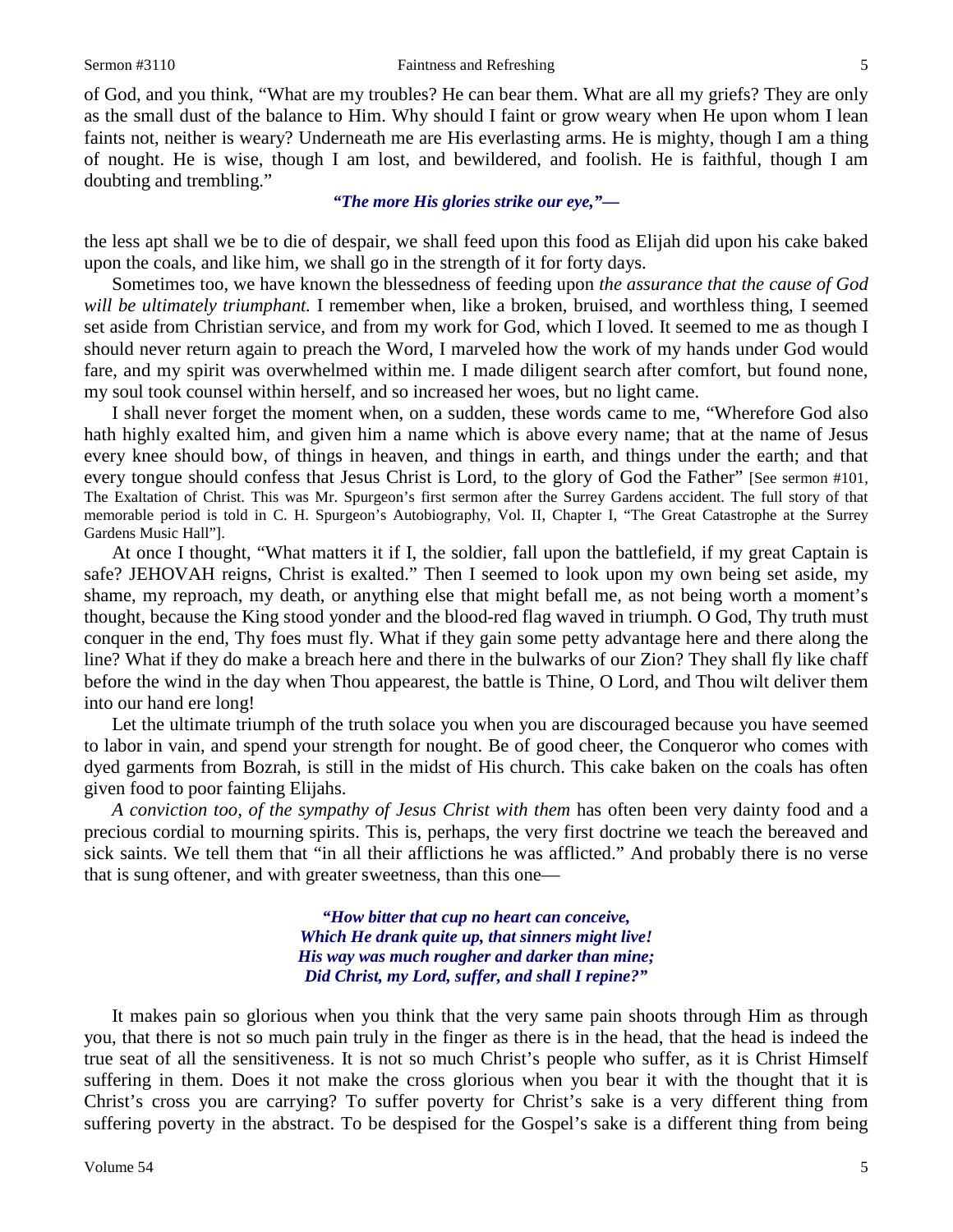despised for any other reason, for to be reproached for Christ is honor, and to suffer for Christ is pleasure.

A mother will sit up night after night to nurse her darling child, she would not do it for anyone else for any money you could offer her, and though she grows very weary, she goes to her work again, and does for her child what she would not, and probably could not, do for any other child. So some of us would do for love what we would not think of doing for gain, and when we know that we are doing and suffering for Christ, and feel that Christ is with us in it all, it becomes a very blessed cordial, and we—

# *"Rejoice in deep distress,"—*

since Jesus Christ is with us.

And how often has God given much comfort to His people, when they were ready to give all up, *by a vision of heaven?* Did you ever have such a vision? Softly will it sometimes steal over your spirit, especially in severe sickness, when heaviness and uneasiness seem to bring you to the very gates of the grave. You do not hear the bells of heaven with your ears, nor do stray notes of angels' harps salute you, nor do you see the white-robed hosts with your natural eyes, but your soul sees and hears it all. God sometimes brings His people into "the land of Beulah" before they fairly reach it in the order in which John Bunyan puts it in his allegory. Some of us have been to the very gates of heaven, we have had such foretastes of heaven that we feel that we can now fight the fight, and cheerfully wait—

### *"Our threescore years and ten,"—*

if the Lord pleases to spare us so long, because the crown at the end is so glorious, and that we can journey through the wilderness because the Canaan is so worthy of all that we can do or suffer that we may enter it.

Beloved, a vision of Jesus Christ and a vision of heaven will be enough to solace the most downcast among you, and when you fain would hang your harp upon the willows, if Jesus Christ shall appear to you, and His Father shall smile upon you, and His Spirit shall actively work upon your hearts, and heaven's gate shall be opened to you, then will you snatch up your harp, and wake it to the sweetest melodies in praise of sovereign grace. You Elijahs who are now saying, "Let me die," change your note, for there is a cake baked on the coals provided for you, so do arise and eat it.

**III.** Let us observe, in the third place, that WHENEVER GOD THUS GIVES TO HIS CHILDREN VERY REMARKABLE ENJOYMENTS, IT IS IN ORDER THAT THEY MAY GO ON IN THE STRENGTH OF THOSE ENJOYMENTS FOR A LONG TIME.

Elijah was not fed that he might get strong, and then waste his strength. There are no sinecures in God's service. All His true servants are real workmen, and when they have strength given to them by Him, it is not that they may show what fine fellows they are, but that they may toil on in their Master's cause.

The soldier is a smart looking fellow on parade in days of peace—and long may it be ere he shall have cause to do anything more than show himself at such times—but God's soldiers are always on active service, and as sure as ever the Master gives them a double round of ammunition, He means them to fire it all. If ever He gives them a new sword, it is because they will soon need it, and whenever He is pleased to furnish them with fresh armor, it is because He knows that they will require the sacred panoply. There are no superfluities in the provisions of God's grace.

What had Elijah to do? Having fed upon this angels' food, *he had to go a long solitary journey.* I wonder whether you can imagine it—a journey of forty days and forty nights! It does not seem to me, from what I gather from the story, that he ever stopped, certainly he did not stop to take refreshments, but went right away into the wilderness, having probably left his servant at Beersheba the whole time. He never saw the face of man all the while. He fasted more wonderfully than Moses did, who fasted on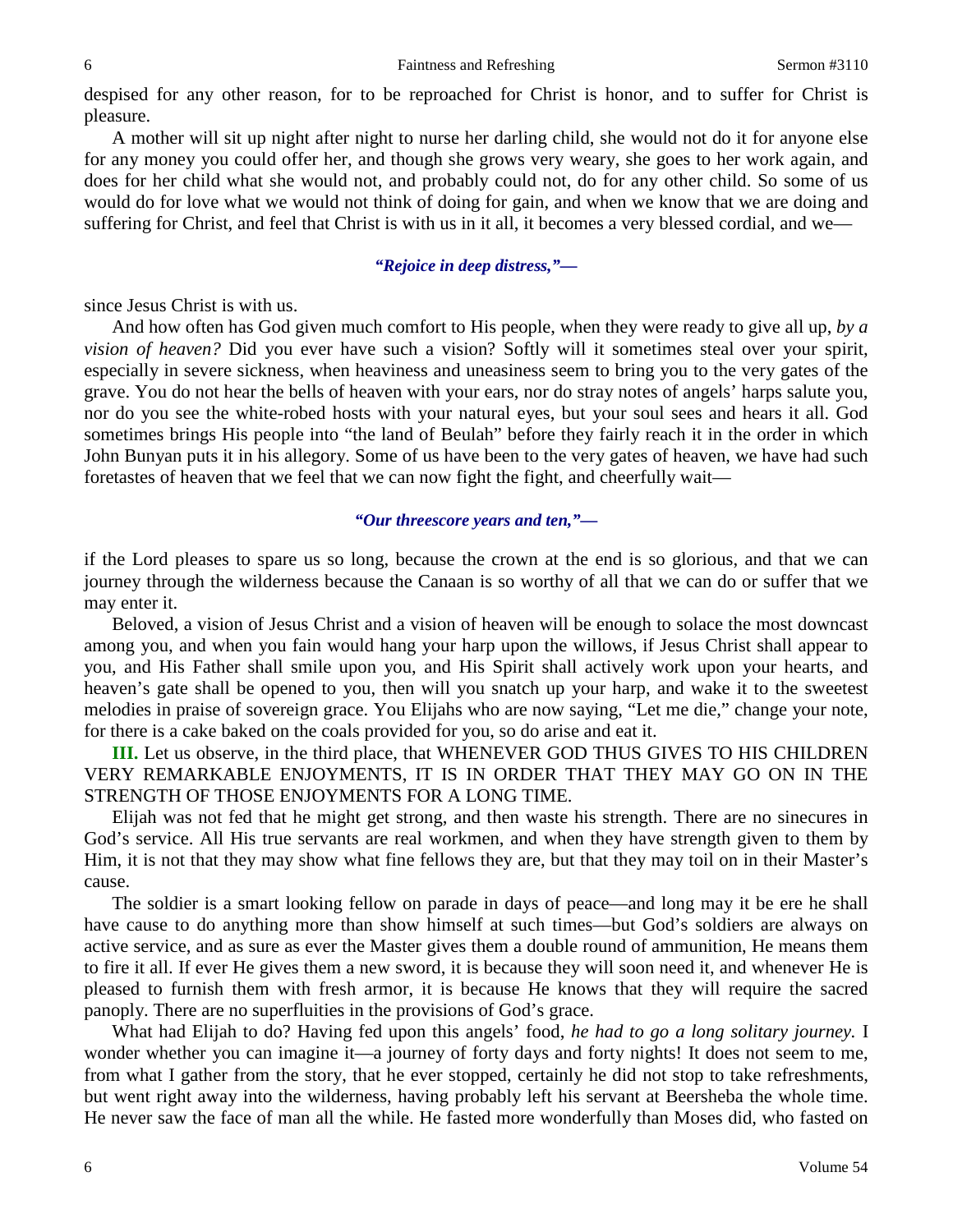the mountain in peace and quietness, this mysterious prophet fasted, and at the same time he was taking giant strides in the lonely wilderness, startling the beasts of prey, treading the unfrequented tracts of the wild goats and the gazelles with ever onward foot, on through the day's burning heat, and the night's black shade, never pausing for forty days and forty nights!

A strange march was that, but sometimes God calls His people to something very much like it. Strange, weird-like, and solitary is your soul, and nobody can walk with you where you have to go, you have to take strides that will suit no one else. You have to go a way that has not been trodden heretofore by any others. The Master has called you to special suffering, if not to special service, you have no pioneer, and no companion.

I suppose every person, who is called to serve God in a remarkable manner, or to suffer for Him in a particular way, must have noticed the solitariness of his own life. Do not tell me about solitude being only in the wilderness, a man may have plenty of company there, the worst solitude is that which a man may have among millions of his fellow creatures. Look at that solitude of Moses. When Moses had his heaviest cares upon him, with whom could he hold any real communion? With the seventy elders? As well might an eagle have stooped to have communion with so many sparrows. They were far beneath him, they had not hearts large enough to commune with the great-souled Moses.

You will say, perhaps, that Aaron might have done so. Ay, truly, a brother's heart is a very cheering one when it beats to the same tune as your own, but Aaron was a man of altogether different spirit from Moses, and nobody would think of comparing the two men. Moses is like some of those colossal figures that are cut in the Egyptian rocks, or that stand amidst the ruins of Karnak, he seems to have been one of those great spirits of the grand olden time before the stature of men had declined, and he is all alone. He bears the people on his bosom, and throughout his life is a solitary man.

Such too, was Elijah. Now, perhaps you will have special feasting upon Christ because in your trial or in your labor you will have to learn that there is a secret you cannot tell to any but your God, that there is a bitterness with which no other heart can intermeddle, that there are heights and depths through which you will have to pass, and will have to pass alone. Do not wonder, dear friends, if these words should come true to you in days to come. Do not marvel if that verse we sometimes sing should happen to be suitable to you on this quiet, peaceful evening—

#### *"We should suspect some danger nigh, When we perceive too much delight."*

If God feeds us with angels' food, He means us to do more than man's work.

But I meant you to notice, in the next place, that whilst Elijah was thus fed that he might go a long and lonely journey, that *he was sent on that journey that he might be brought into more sympathy with God than before.* Why did he have to journey "forty days and forty nights into Horeb the mount of God"? It is said that it was not more than eighty miles, and certainly does not appear to have been a hundred. Such a long time was not necessary for the distance, why, therefore, did Elijah take it?

Do you not see that it is a day for a year? "Forty years long," saith JEHOVAH, "was I grieved with this generation" in the wilderness. Forty days and nights, therefore, must the Lord's servant walk over the very tracks where Israel had pitched their tents, and God seemed to say to him, "O Elijah, dost thou lose thy temper, and turn away from Israel, and ask to die, when I had to bear with My people forty years, and yet, notwithstanding that, they now inherit the goodly land, and have come to Lebanon?"

Beloved, the servants of God must frequently meet with ingratitude, and unkind treatment, and harsh words, and cruel speeches from those whom they try to serve, and sometimes God's own people are a greater plague to God's ministers than are all the rest of the world besides. Well, what of that? Does not the Lord seem to say, "Now I will teach you what My compassions are, I will teach you what My patience must be, you shall have forty days' walking in the wilderness to make you understand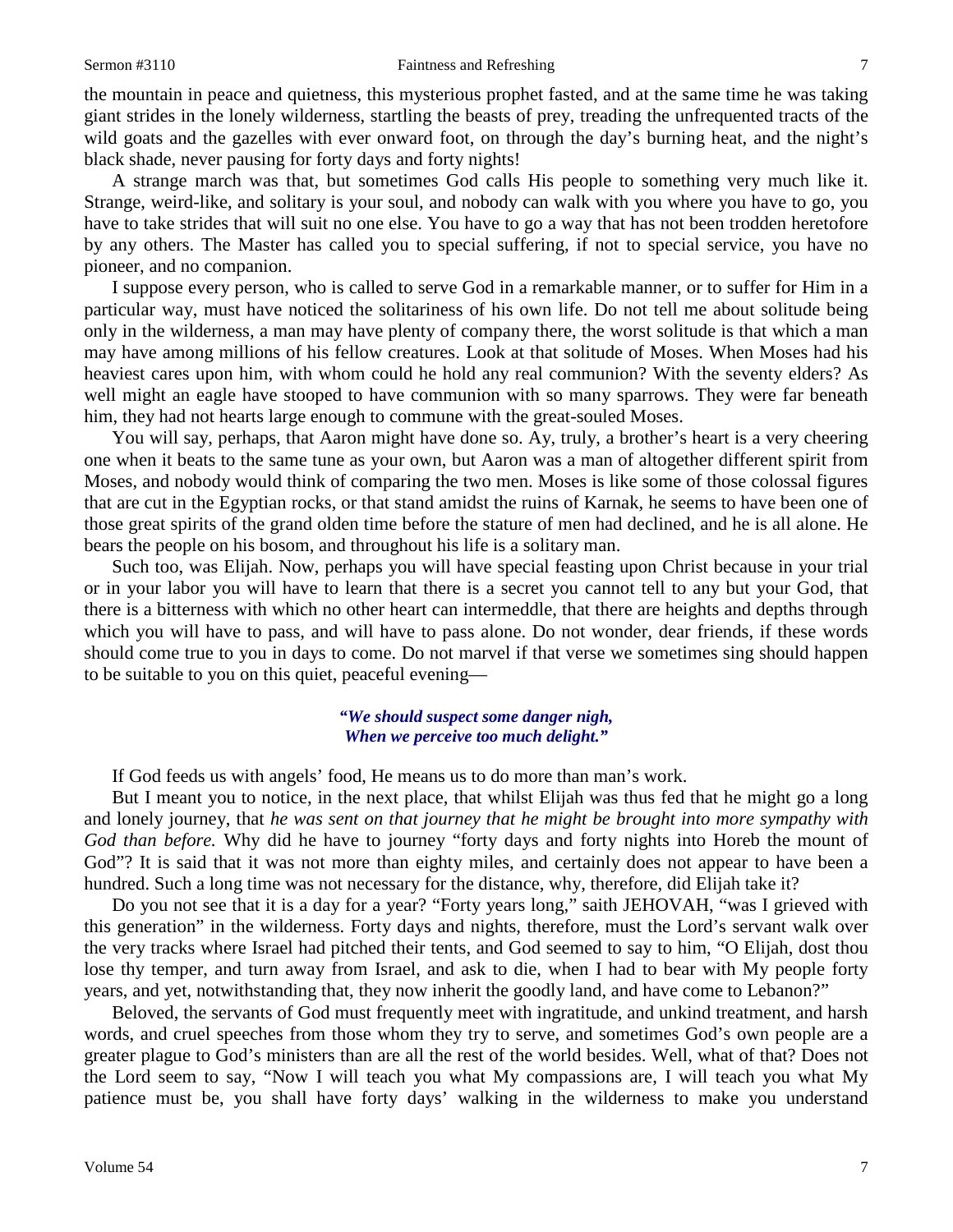something of what I felt when, for forty years, I bore with the ill manners, and rebellions, and idolatries, of this crooked and perverse people"?

Is it not a grand thing, my brethren and sisters, to be made to have sympathy with God? I do not think the most of Christians understand this—to be made to feel as God felt, so that you are enabled, as it were, to see things from God's standpoint, and to begin to understand why He is angry with the wicked, and to magnify that matchless grace which bears so long with the sons of men.

It may possibly happen, my brethren, that the Master has been feeding you upon some special and dainty food at His table, or under the ministry, or in earnest prayer, or in communion, or in meditation, in order that, in the future, you may have greater sympathy with Himself by treading, in your measure, the same path that He trod in years long gone by.

There is always a special reason when there comes a special mercy, and so, to conclude, I ask you to note that *the Lord gave His servant this special benefit because He intended to give him a very special rebuke.* "What doest thou here, Elijah?" was not the sort of language that Elijah had been accustomed to hear from his God. He could use such language himself to his fellow men, as he did when he spoke to Ahab, but he was not accustomed to hear such words spoken to him by God.

Softer sentences had hitherto greeted his ear, but now God is about to rebuke him for running away from his work, for playing the coward, and for setting an example of unbelief, but before He rebukes him, He supplies all his needs, and gives him forty days' strength.

The Lord does not chasten His children when they are weak and sickly, "without," as one says, "sustaining them with one hand while he smites them with the other." He will give you comforting grace as well as the privilege of chastisement. You cannot do without the rod, but you shall be enabled, on the strength of the meat which He will give you, to bear up under it without your spirit utterly fainting.

Possibly God may have in store for some of us a special rebuke. He may intend to make some thundering passage in His Word come with terrific power to our souls. He may mean to lay us upon a bed of sickness, and therefore, now, by giving us strengthening food, He is preparing us for it, that even when in the furnace we may be enabled to sing His praise.

I leave these thoughts with those of you who know the way of the wilderness. Those of you who do not will not care much about them, but I may pray God that the sinner, who knows nothing of these faintings, may be made to faint utterly till his soul dies within him with spiritual despair, and when he so dieth, then the Lord who killeth will make him alive. When you have no power left, if you can throw yourself beneath the shadow of the cross, though your flesh may make you sleep there as Elias did under the juniper tree, yet you shall hear a voice which shall bid you arise, and in the great atonement of the Savior you shall find a cake baked on what hot coals I will not now undertake to say.

You shall find it such food to the weary spirit that when you have partaken of it, poor sinner, you shall dare to go to the mount of God, even to Horeb, and face the terrible law of God and ask, "Who shall lay anything to my charge?" Feeding on Jesus, mysteriously sustained by trusting in the efficacy of His precious blood, you shall go on till you shall see God face to face in His holy mount in glory, in the strength of Him who said, "For my flesh is meat indeed, and my blood is drink indeed."

God bless every one of us, for Jesus' sake! Amen.

# **EXPOSITION BY C. H. SPURGEON**

### *PSALM 143*

**Verses 1-3.** *Hear my prayer, O LORD, give ear to my supplications: in thy faithfulness answer me, and in thy righteousness. And enter not into judgment with thy servant: for in thy sight shall no man living be justified. For the enemy hath persecuted my soul; he hath smitten my life down to the ground; he hath made me to dwell in darkness, as those that have been long dead.*